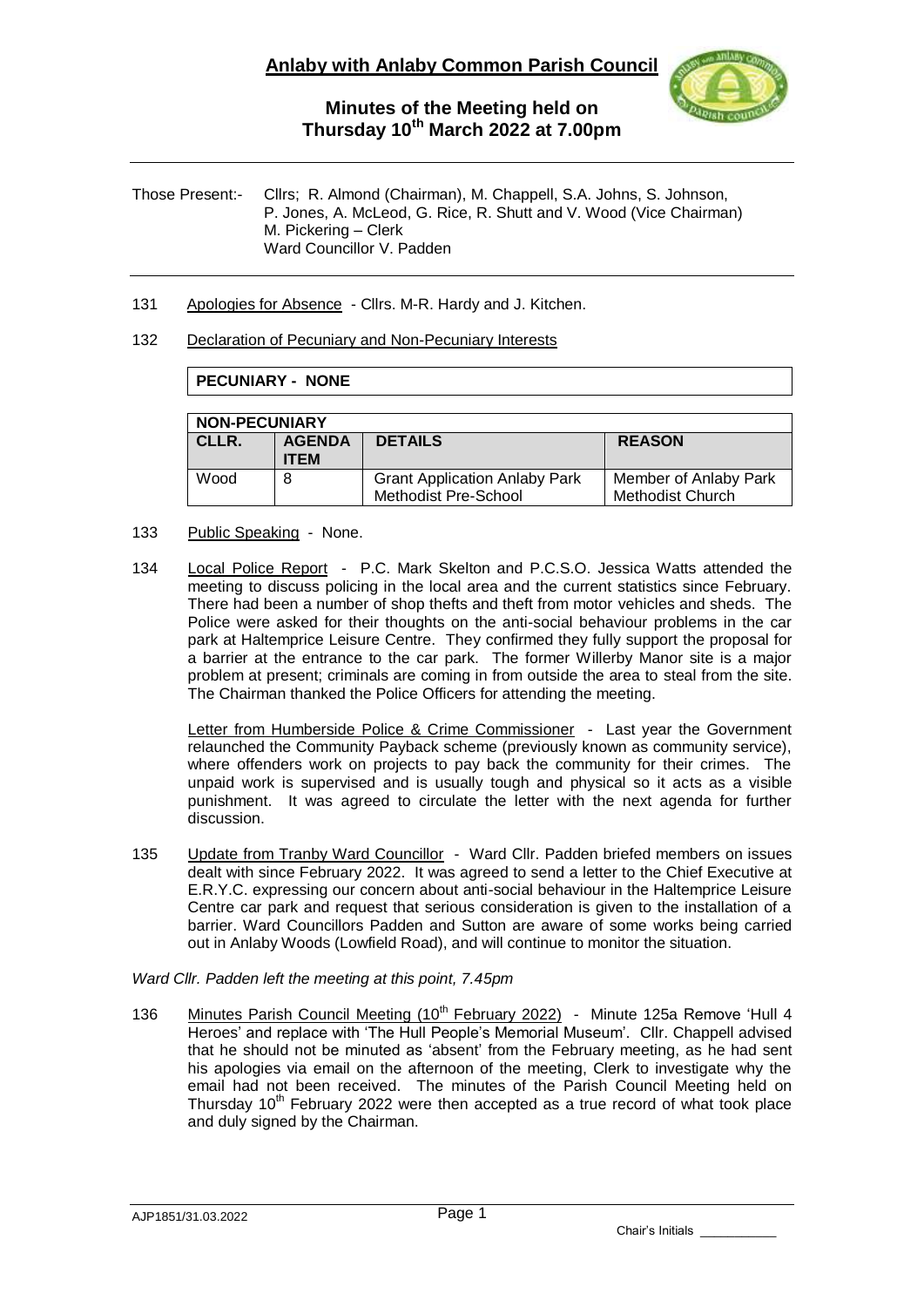

## 137 Matters Arising from Minutes

Minute 121 (109c) - Members were provided with an updated Ongoing Projects budget sheet showing the changes agreed at the last meeting.

Minute 121 (111) - Cllr. Johnson provided the Chairman with the information required to enable a letter to be sent to the developer and E.R.Y.C., inviting representatives to a future Parish Council meeting to discuss the ongoing problems on the Aspect estate.

Minute 125a - The Clerk had placed the order for the commemorative coins, production will commence on receipt of payment.

Minute 127 - The Chairman read out a reply from the Willerby & Swanland Surgery Relocation Project Lead explaining the name 'Willand Primary Care Centre'.

### 138 Finance

Finance Report - Members received and approved the latest finance report and bank reconciliation to 28 February 2022.

Bank Statement - Statement dated 18 February 2022 received.

Review of Grants Procedure (Defibrillator Grant Eligibility Criteria) - After a lengthy discussion the Defibrillator Grant Eligibility Criteria was approved with amendments. This must be completed with all defibrillator grant applications.

Grant Application – Anlaby Park Methodist Pre-School - An application had been received to help pay towards the provision of a defibrillator. After discussion, £1400.00 was awarded and will be paid on receipt of the completed Defibrillator Grant Eligibility Criteria form. *(Cllr. Wood left the room during this discussion).*

East Riding of Yorkshire Council – The Queen's Platinum Jubilee Community Fund - The Parish Council's application for £500 towards the cost of the commemorative coins had been successful.

## 139 Parish Council Cheques & Standing Orders - The following cheques were approved:-

| <b>CHEQUE</b><br>NO.                     | <b>DETAILS</b>                                   | <b>AMOUNT</b> | <b>VAT</b><br><b>AMOUNT</b> |  |  |  |  |
|------------------------------------------|--------------------------------------------------|---------------|-----------------------------|--|--|--|--|
| $\overline{10}$ <sup>TH</sup> MARCH 2022 |                                                  |               |                             |  |  |  |  |
| 011948                                   | <b>Staffing Costs</b>                            | £1263.32      | Nil                         |  |  |  |  |
| 011949                                   | <b>Vision Print (Printing Costs)</b>             | £15.00        | Nil                         |  |  |  |  |
| 011950                                   | Donna O'Neill (Distribution of A4 newsletters)   | £200.00       | Nil                         |  |  |  |  |
| 011951                                   | Microsoft 365 Personal                           | £5.99         | £1.00                       |  |  |  |  |
| 011952                                   | Mrs. A. Pickering (Website Domain Name           | £30.00        | £5.00                       |  |  |  |  |
|                                          | Renewal)                                         |               |                             |  |  |  |  |
| 011953                                   | Ink Cartridges/Paper                             | £54.59        | £9.10                       |  |  |  |  |
| 011954                                   | Stationery                                       | £48.39        | £8.07                       |  |  |  |  |
| 011955                                   | Insignia Ltd (Platinum Jubilee Coins and Acrylic | £2006.40      | £334.40                     |  |  |  |  |
|                                          | Boxes)                                           |               |                             |  |  |  |  |
| 011956                                   | East Riding Pension Fund (Arrears Apr21 -        |               | Nil                         |  |  |  |  |
|                                          | Mar22                                            |               |                             |  |  |  |  |
| 011957                                   | Npower - Festive Lighting (FB670002)             | £79.20        | £13.20                      |  |  |  |  |
| 011958                                   | Npower - Festive Lighting (FB670002)             | 21.70         | £3.62                       |  |  |  |  |
| 011959                                   | Postage                                          | £6.85         | Nil                         |  |  |  |  |

Chair's Initials \_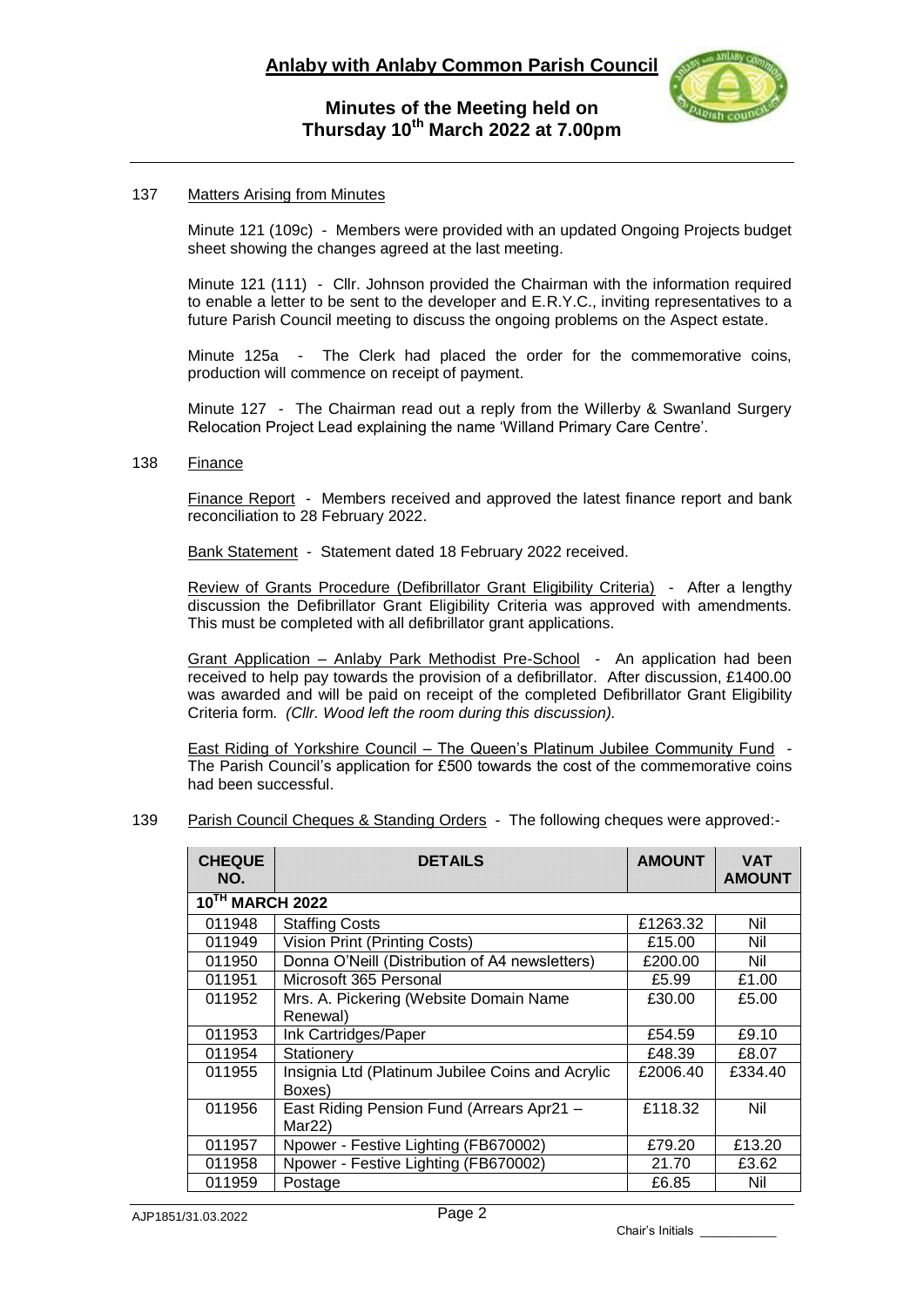

| <b>PAYMENTS BY STANDING ORDER/DIRECT DEBIT</b> |                                         |         |     |  |  |
|------------------------------------------------|-----------------------------------------|---------|-----|--|--|
| 14.03.22                                       | East Riding Pension Fund – Contribution | £261.34 | Nil |  |  |
|                                                | Employer/Employee                       |         |     |  |  |

#### 140 Recommendations by the Parish Council to the East Riding of Yorkshire Council on Planning Applications 14<sup>th</sup> March 2022

 WORKS TO PROTECTED TREES - TPO - ANLABY NO. 13 - 2006 (REF 703) A1 - Fell 1 no. Ash tree (T1) as the tree is dying back and also has a lifted root structure and damage; Fell 1 no. Lime tree (T2) as the tree did not come into leaf last year so suggested dead; Crown lift 1 no. Lime tree and 3 no. Sycamore trees (G3) to 5 metres due to trees being in an public open space - Land South And West Of 312 Beverley Road, Anlaby - **No observations.**

### 141 Update from Working Groups

a) Community Events

Update Men in Sheds Haltemprice - Cllr. Rice briefed members on recent activity at the Men in Sheds facility. The third open day will take place on Saturday  $12<sup>th</sup>$  March, 10am – 2pm. Several groups now have regular bookings at the facility.

Queen's Platinum Jubilee 2022 - The letter to the local shops and businesses, to accompany the bunting, was approved. Cllr. Johnson to order 100 packs of bunting.

Provision of Defibrillators - Nothing to report at present.

b) Environment

Anlaby Common – Lots of dog walkers seen and large amounts of standing water present.

c) Safety, Street Scene and Facilities - The Chairman asked Cllr. Wood to look at the possibility of installing a litter bin on Hull Road, Anlaby on the triangle of grass near the shops.

Village Signs - The Chairman presented the proposed sites for three new village signs. It was suggested the sign on Gorton Road be relocated due to its poor position. Clerk to obtain quote from Warcup Construction Ltd to relocate this sign.

Anlaby Clock - The annual service was carried out on  $17<sup>th</sup>$  February, no issues to report.

Parish Council Notice Board - The Chairman would like the historical map in the Anlaby board updating as the Anlaby House information is out of date. Clerk to trace origin of map and commence discussions about possibility of updating.

## *Cllr. Rice left the meeting at this point, 8.55pm.*

- d) Communication Nothing to report.
- e) Administration NALC National Association of Local Council National Salary Award 2021-22 - Members were advised of the pay award for 2021-22 SCP21 which had now been finalised with effect from April 2021. Set date and time for Annual Parish Meeting - Monday 16<sup>th</sup> May 2022, 7.00pm at the Community Building, First Lane, Anlaby.

Chair's Initials \_\_\_\_\_\_\_\_\_\_\_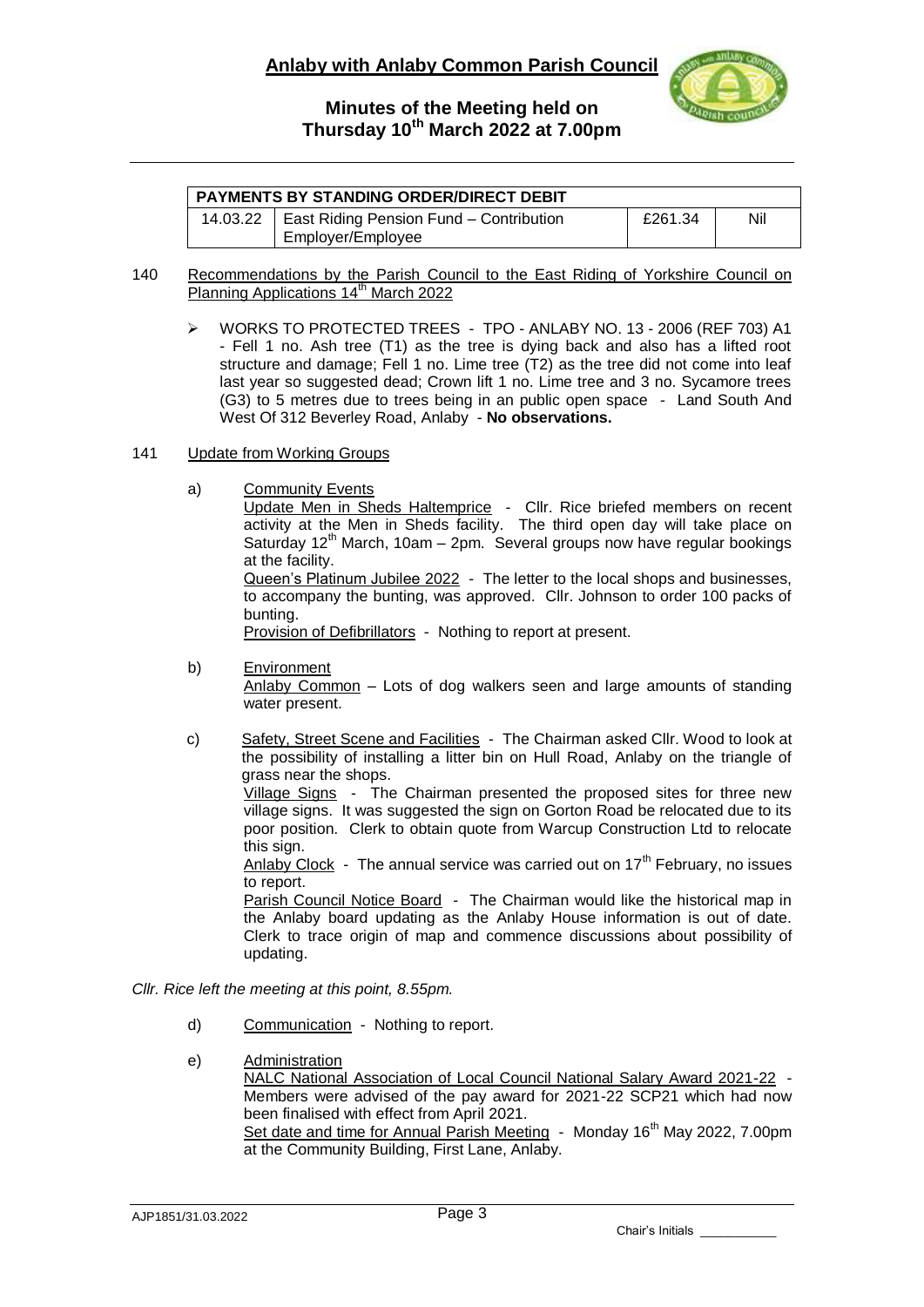

### 142 East Riding of Yorkshire Issues

East Riding Community Governance Review - Agreed to circulate with next agenda for discussion.

Sustainable Travel in Your Parish - As part of E.R.Y.C.'s commitment to encourage sustainable travel in the region, Parish Councils are being offered projects aimed at encouraging cycling and walking within the local area, projects such as cycling workshops on basic mechanics, cycle libraries to provide bikes to those wishing to use them on a loan basis etc. Clerk to forward to Cllr. Johns to pass on to Men in Sheds Haltemprice for consideration.

Town and Parish Council Network Meetings – 16 & 17 March 2022 - The first Town and Parish Council Network Meetings will take place on  $16<sup>th</sup>$  March and  $17<sup>th</sup>$  March. Clerk to obtain and circulate notes from the sessions.

Proposed works Springfield Way and Lowfield Road, Anlaby - The Clerk presented details of the Proposed Goods Vehicles Only Parking Place on Springfield Way Access Road, Anlaby and No Waiting restrictions on Lowfield Road, Anlaby. After discussion it was agreed no comment.

Newbald Parish Council Joint Communication on behalf of Town and Parish Councils - Members were given a copy of the proposed letter prior to the meeting. After discussion a vote was taken, Cllr. Chappell abstained, Cllr. Wood voted against. All other members were in favour.

## 143 General Correspondence

- East Riding Local Plan Update Feb 2022
- Copy email. re Anlaby Woods
- ❖ Copy email. re. Red Lion Pub<br>❖ Planned Carriageway Mainter
- Planned Carriageway Maintenance Works Springfield Way Access Road, Anlaby
- Copy email re. Horses on Anlaby Common
- $\div$  Copy email re. Bin collection Anlaby
- Preconsultation Upgrade to Existing Radio Base Station Installation at EE 96676 MBNL ERY028, Tranby Court, Tranby Ride, HU10 7EE, N.G.R.E: 502330 N: 428320. *(Chairman to provide the Clerk with a response on behalf of the Parish Council).*

Planning Decisions (Thursday  $10<sup>th</sup>$  February 2022)

- Erection of single storey extension to side and alterations to roof from hipped to gable, increase roof height with installation of roof light to front, dormer windows to rear to create first floor accommodation and erection of a single storey extension to rear – 48 Lowfield Road, Anlaby – WITHDRAWN
- Erection of two storey extension to the existing building, internal and external alterations including installation of new windows and doors, and erection of a secure compound to accommodate the new air source heat pump heating system – Moat Hill Sheltered Housing Complex, Moat Hill, Anlaby – WITHDRAWN
- Erection of single storey extension to side and rear and construction of flat roof to replace pitched roof over existing area of extension – 2A Lowfield Road, Anlaby – GRANTED
- Relocation of wooden climbing frame from side to rear garden 43 Lowfield Road, Anlaby – GRANTED
- Erection of single storey extension to side and rear and erection of outbuilding to rear following demolition of existing garage – 21 Windsor Avenue, Anlaby - GRANTED
- 144 Training and Development Nothing to report.